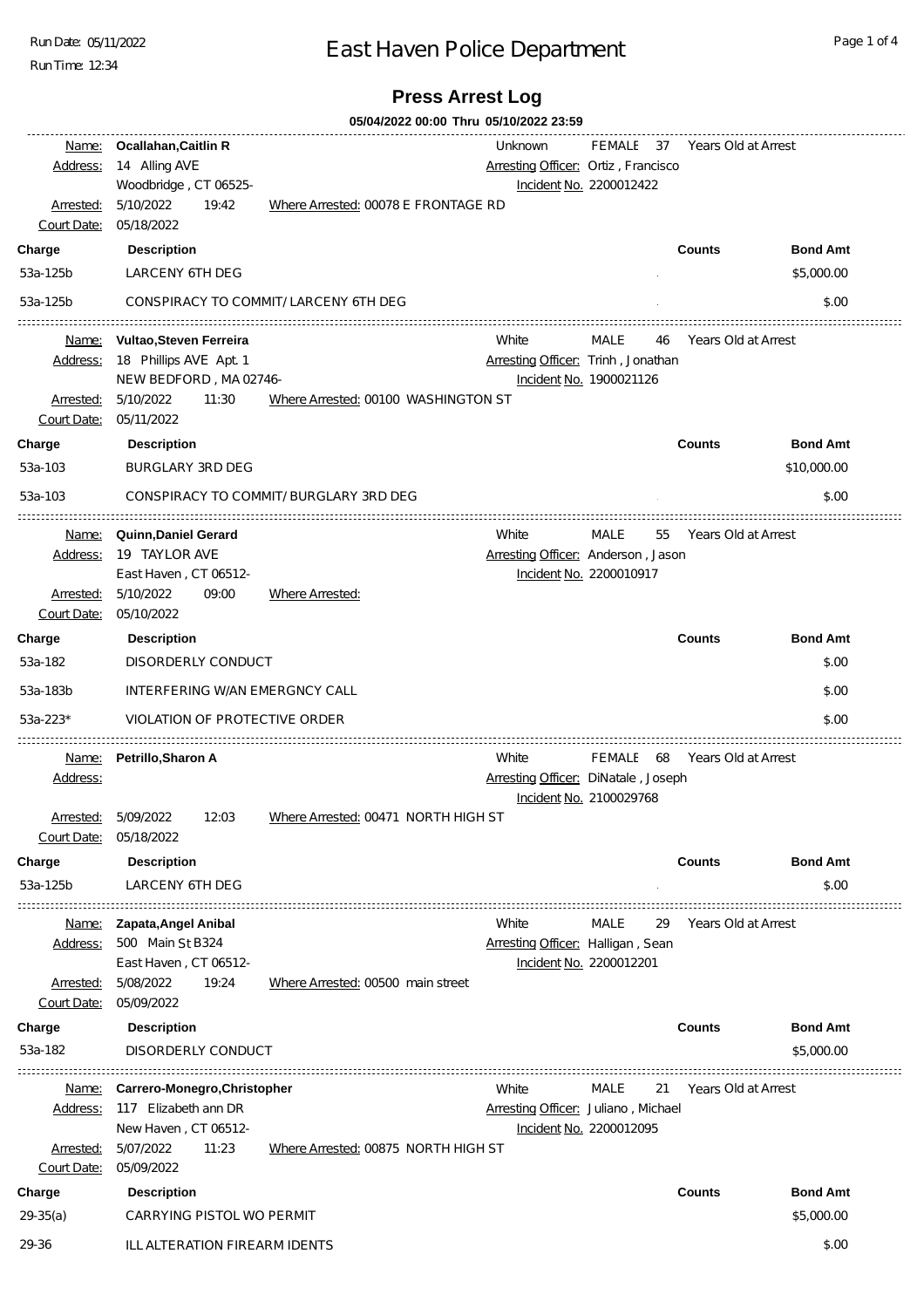Run Date: 05/11/2022

Run Time: 12:34

### East Haven Police Department

#### **Press Arrest Log**

**05/04/2022 00:00 Thru 05/10/2022 23:59** White MALE 21 Years Old at Arrest Name: **Carrero-Monegro,Christopher** Address: 117 Elizabeth ann DR **Arresting Officer: Juliano**, Michael New Haven , CT 06512- Incident No. 2200012095 Arrested: 5/07/2022 11:23 Where Arrested: 00875 NORTH HIGH ST 5/07/2022 Court Date: 05/09/2022 **Charge Description Counts Bond Amt** 29-38 ILL POSS WEAPON IN MTR VEHICLE 2000 AND THE RESEARCH 2000 AND THE RESEARCH 2000 S.00 53a-217c CRIM POSSESS PISTOL/REVOLVER 7/6/1921 00:00 \$.000 \$.000 \$.000 \$.000 \$.00 53a-223\* VIOLATION OF PROTECTIVE ORDER 7/6/1921 00:00:00 2 \$.00 Name: **Carrero-Monegro,Christopher** White MALE 21 Years Old at Arrest Address: 117 Elizabeth ann DR **Arresting Officer: Palma** , Donato New Haven , CT 06512- Incident No. 2200012099 Arrested: 5/07/2022 11:23 Where Arrested: 00875 NORTH HIGH ST 5/07/2022 Court Date: 05/09/2022 **Charge Description Counts Bond Amt** 53a-173 FAILURE TO APPEAR 2ND DEG 7/6/1921 00:00:00 \$2,500.00 Name: **Carrero-Monegro,Christopher** White MALE 21 Years Old at Arrest Address: 117 Elizabeth ann DR **Arresting Officer: Palma** , Donato New Haven , CT 06512- Incident No. 2200012100 Arrested: 5/07/2022 11:23 Where Arrested: 00875 NORTH HIGH ST 5/07/2022 Court Date: 05/09/2022 **Charge Description Counts Bond Amt** 53a-173 FAILURE TO APPEAR 2ND DEG 7/6/1921 00:00:00 \$3,500.00 Name: **Diaz-Aviles,Fernando** White MALE 35 Years Old at Arrest Address: 311 Blake St Apt 70 Arresting Officer: DiNatale , Joseph New Haven , CT 06515- Incident No. 2200012079 Arrested: 5/07/2022 03:13 Where Arrested: 00170 MAIN ST 5/07/2022 Court Date: 05/18/2022 **Charge Description Counts Bond Amt** 14-227a ILL OPN MV UNDER INFL ALC/DRUG 12/12/1935 00:00:00 \$500.00 Name: **London,Davonna Elaine** Black FEMALE 28 Years Old at Arrest Address: 144 Exchange St, 2 ST Arresting Officer: Gallagher , Michael New Haven , CT 06513- Incident No. 2200012017 Arrested: 5/06/2022 12:00 Where Arrested: 00144 Exchange ST 5/06/2022 Court Date: 05/18/2022 **Charge Description Counts Bond Amt** 53a-183 HARASSMENT 2ND DEG 6/4/1928 00:00:00 \$.00 53a-222a VIOLATE COND OF RELEAS-2ND DEG 6/4/1928 00:00:00 \$10,000.00 Name: **Shalhout,Amer** Indian MALE 30 Years Old at Arrest Address: 413 Thompson AVE **Arresting Officer: Bibens** , Dean East Haven , CT 06512- Incident No. 2200011980 Arrested: 5/05/2022 22:15 Where Arrested: 562 Thompson Avenue 5/05/2022 Court Date: 05/19/2022 **Charge Description Counts Bond Amt** 14-227a ILL OPN MV UNDER INFLALC/DRUG 7/8/1930 00:00 \$.00 \$.00 14-236 FLR TO DRIVE IN PROPER LANE 7/8/8/1930 12:00:00 \$1,500.00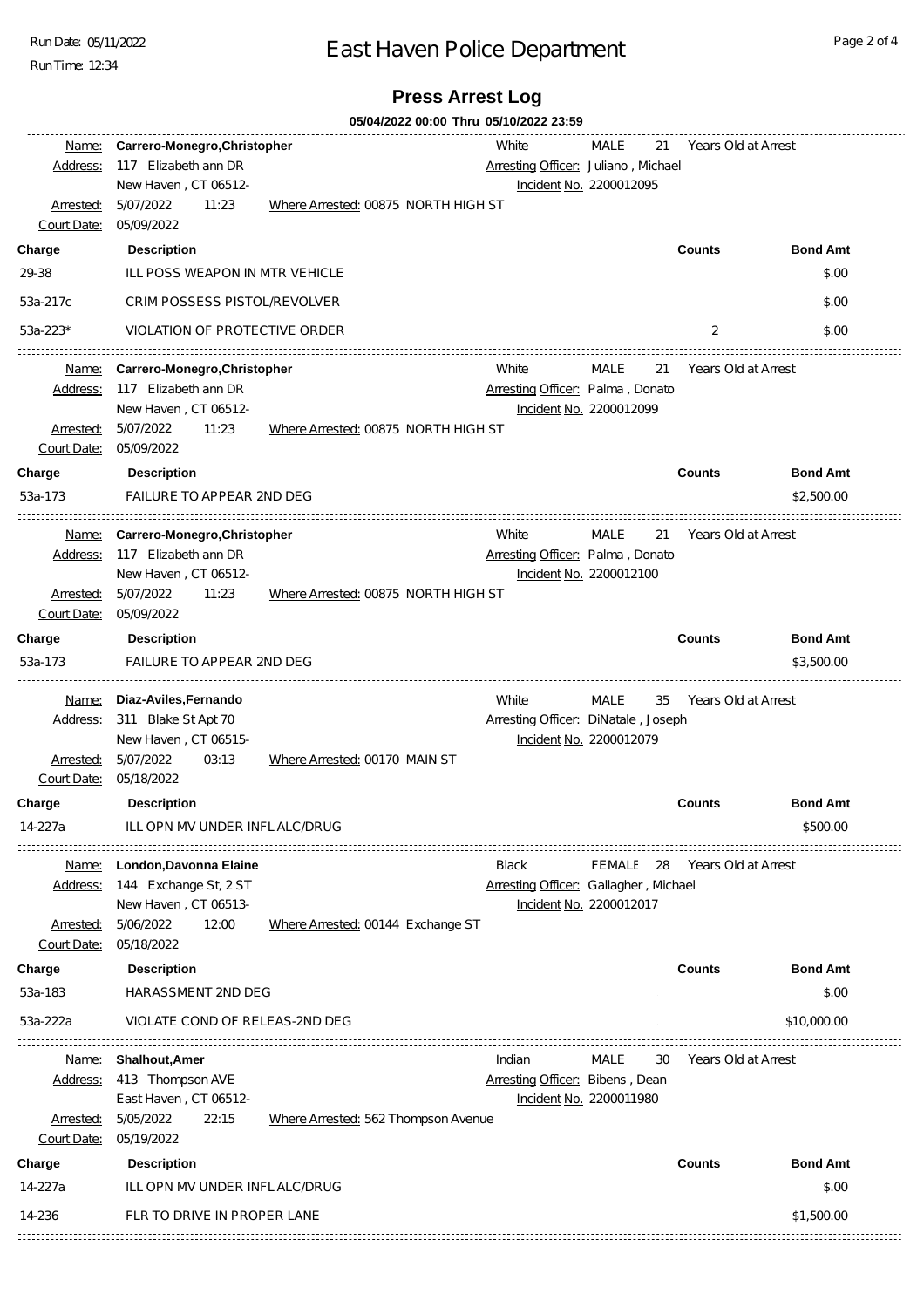Run Date: 05/11/2022

Run Time: 12:34

### East Haven Police Department

#### **Press Arrest Log**

**05/04/2022 00:00 Thru 05/10/2022 23:59** Name: **Coppola,Lisa Marie** White FEMALE 41 Years Old at Arrest Address: 13 Short Beach RD **Arresting Officer: Celentano** , Robert East Haven , CT 06512- Incident No. 2200011685 Arrested: 5/05/2022 19:38 Where Arrested: 00471 NORTH HIGH ST 5/05/2022 Court Date: 05/18/2022 **Charge Description Counts Bond Amt** 53a-180\* FALSE INCIDENT REPORT 1ST DEG 600 for the state of the state of the state of the state of the state of the state of the state of the state of the state of the state of the state of the state of the state of the st 53a-180d MISUSE EMERGNCY 911-FALSE ALRM 6/28/1941 00:00:00 \$.00 53a-181 BREACH OF PEACE 2ND DEG 600 AND 100:00 \$.000 BREACH OF PEACE 2ND DEG 600 AND 100:00 \$.000 \$.000 \$.000 53a-183 HARASSMENT 2ND DEG 6/28/1941 00:00:00 \$.00 Name: **Swingle,Kevin M** White MALE 33 Years Old at Arrest Address: 274 Wint Tree Hi RD **Arresting Officer: Nguyen**, Jimmy Shelton , CT 06484- Incident No. 2200011884 Arrested: 5/04/2022 23:58 Where Arrested: 00370 HEMINGWAY AVE 5/04/2022 Court Date: 05/05/2022 **Charge Description Counts Bond Amt** 51-164r(a) FLR TO RESPOND TO INFRACTION 400 and the state of the state of the state of the state of the state of the state of the state of the state of the state of the state of the state of the state of the state of the s Name: **Swingle,Kevin M** White MALE 33 Years Old at Arrest Address: 274 Wint Tree HI RD Arresting Officer: Nguyen , Jimmy Shelton , CT 06484- Incident No. 2200011885 Arrested: 5/04/2022 23:58 Where Arrested: 00370 HEMINGWAY AVE Court Date: 05/05/2022 **Charge Description Counts Bond Amt** 53a-173 FAILURE TO APPEAR 2ND DEG 4/24/1933 00:00:00 \$.00 Name: **Battle,Adriana Tenisha** Black FEMALE 30 Years Old at Arrest Address: 30 Bright ST **Arresting Officer: Gallagher**, Michael New Haven , CT 06513- Incident No. 2200011851 5/04/2022 15:02 Where Arrested: 00339 HEMINGWAY AVE Court Date: 05/18/2022 **Charge Description Counts Bond Amt** 14-227a ILL OPN MV UNDER INFL ALC/DRUG 10/13/1930 00:00:00 \$5,000.00 Name: **Medero,Hiram** White MALE 27 Years Old at Arrest Address: 65 Messina DR Apt. 661 Arresting Officer: Anderson , Jason East Haven , CT 06512- Incident No. 2100024915 Arrested: 09:00 Where Arrested: 5/04/2022 Court Date: 05/04/2022 **Charge Description Counts Bond Amt** 53a-223\* VIOLATION OF PROTECTIVE ORDER 300:00 AND THE SERVICE OF DETAILS AND STRUCK AND STRUCK AND STRUCK AND S 53a-223\* VIOLATION OF PROTECTIVE ORDER 300:00 AND THE SERVICE OF DETAILS AND STRUCK AND STRUCK AND STRUCK AND S Name: **Bradley,Tanya Marie** White FEMALE 34 Years Old at Arrest Address: 1 Homeless **Arresting Officer:** Savo , Kyle East Haven , CT 06512- Incident No. 2200011819 Arrested: 5/04/2022 07:49 Where Arrested: 00011 OLD BRADLEY ST Court Date: 05/18/2022 **Charge Description Counts Bond Amt** 21a-279(a)(1) POS CONTROL SUBSTNCE 1ST OFFNS 8/13/1934 00:00:00 \$.00